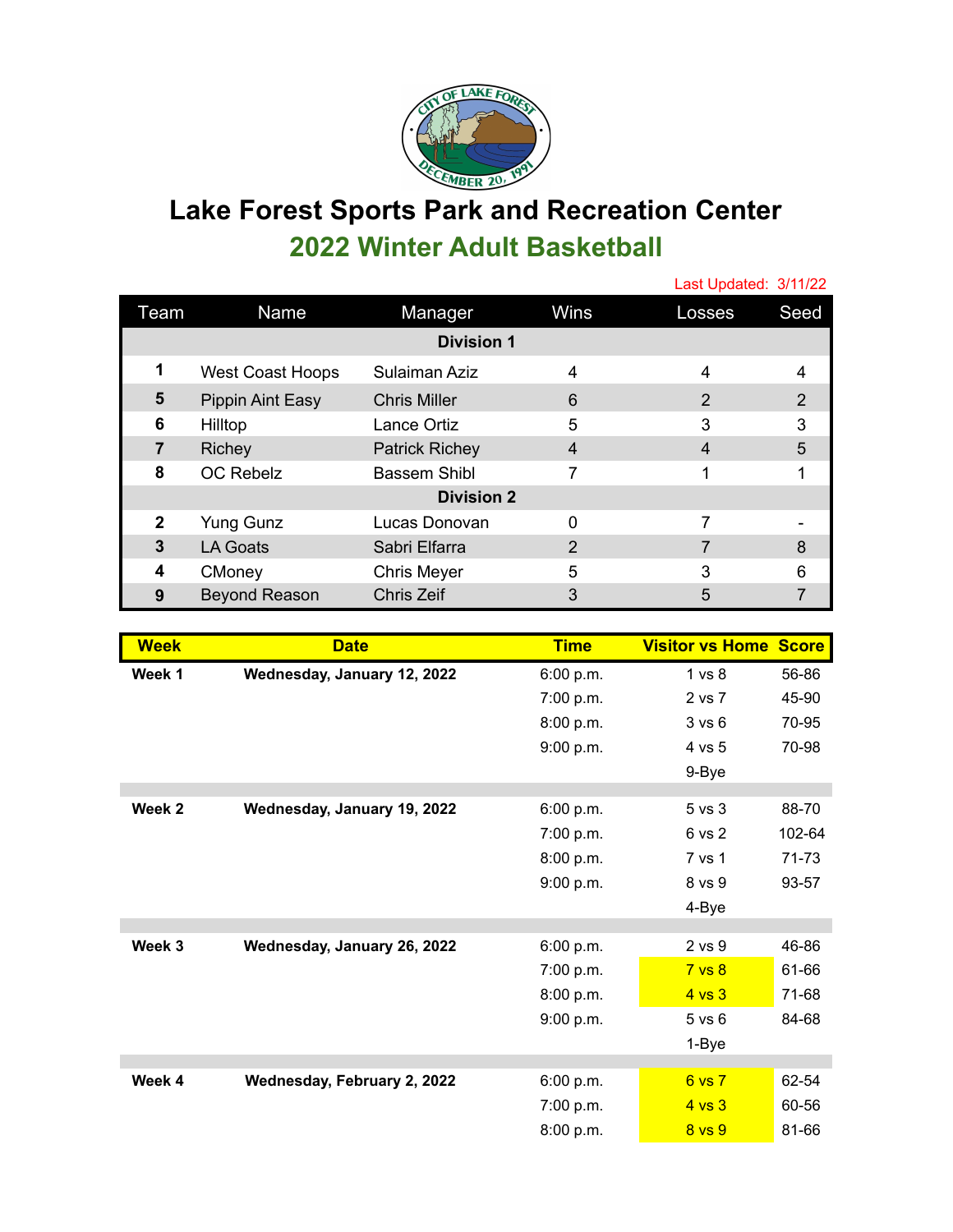|        |                              | 9:00 p.m. | 2 <sub>vs</sub> 1 | 54-94     |
|--------|------------------------------|-----------|-------------------|-----------|
|        |                              |           | 5-Bye             |           |
| Week 5 |                              |           | 3 <sub>vs</sub> 7 | 48-67     |
|        | Wednesday, February 9, 2022  | 6:00 p.m. |                   |           |
|        |                              | 7:00 p.m. | 4 vs 9            | $71 - 51$ |
|        |                              | 8:00 p.m. | 5 vs 8            | 56-79     |
|        |                              | 9:00 p.m. | 6 vs 1            | 58-56     |
|        |                              |           | 2-Bye             |           |
| Week 6 | Wednesday, February 16, 2022 | 6:00 p.m. | 7 vs 5            | 70-77     |
|        |                              | 7:00 p.m. | 8 vs 1            | 64-55     |
|        |                              | 8:00 p.m. | 9 vs 3            | 72-62     |
|        |                              | 9:00 p.m. | 4 vs 2            | 45-32     |
|        |                              |           | 6-Bye             |           |
|        |                              |           |                   |           |
| Week 7 | Wednesday, February 23, 2022 | 6:00 p.m. | 9 <sub>vs</sub> 2 | 91-35     |
|        |                              | 7:00 p.m. | 5 vs 1            | 77-68     |
|        |                              | 8:00 p.m. | 6 vs 8            | 60-75     |
|        |                              | 9:00 p.m. | $7$ vs $4$        | 55-53     |
|        |                              |           | 3-Bye             |           |
| Week 8 | Wednesday, March 2, 2022     | 6:00 p.m. | 8 vs 1            | 71-79     |
|        |                              | 7:00 p.m. | 6 vs 5            | 87-67     |
|        |                              | 8:00 p.m. | $9$ vs $4$        | 62-65     |
|        |                              | 9:00 p.m. | $2$ vs $3$        | 52-63     |
|        |                              |           | 7-Bye             |           |
|        |                              |           |                   |           |
| Week 9 | Wednesday, March 9, 2022     | 6:00 p.m. | 9 <sub>vs</sub> 5 | 61-91     |
|        |                              | 7:00 p.m. | 1 v s 6           | 56-52     |
|        |                              | 8:00 p.m. | 7 <sub>vs</sub> 2 | 85-49     |
|        |                              | 9:00 p.m. | 3 vs 4            | 105-83    |
|        |                              |           | 8-Bye             |           |

## **Single Elimination Playoffs - See Brackets Below**